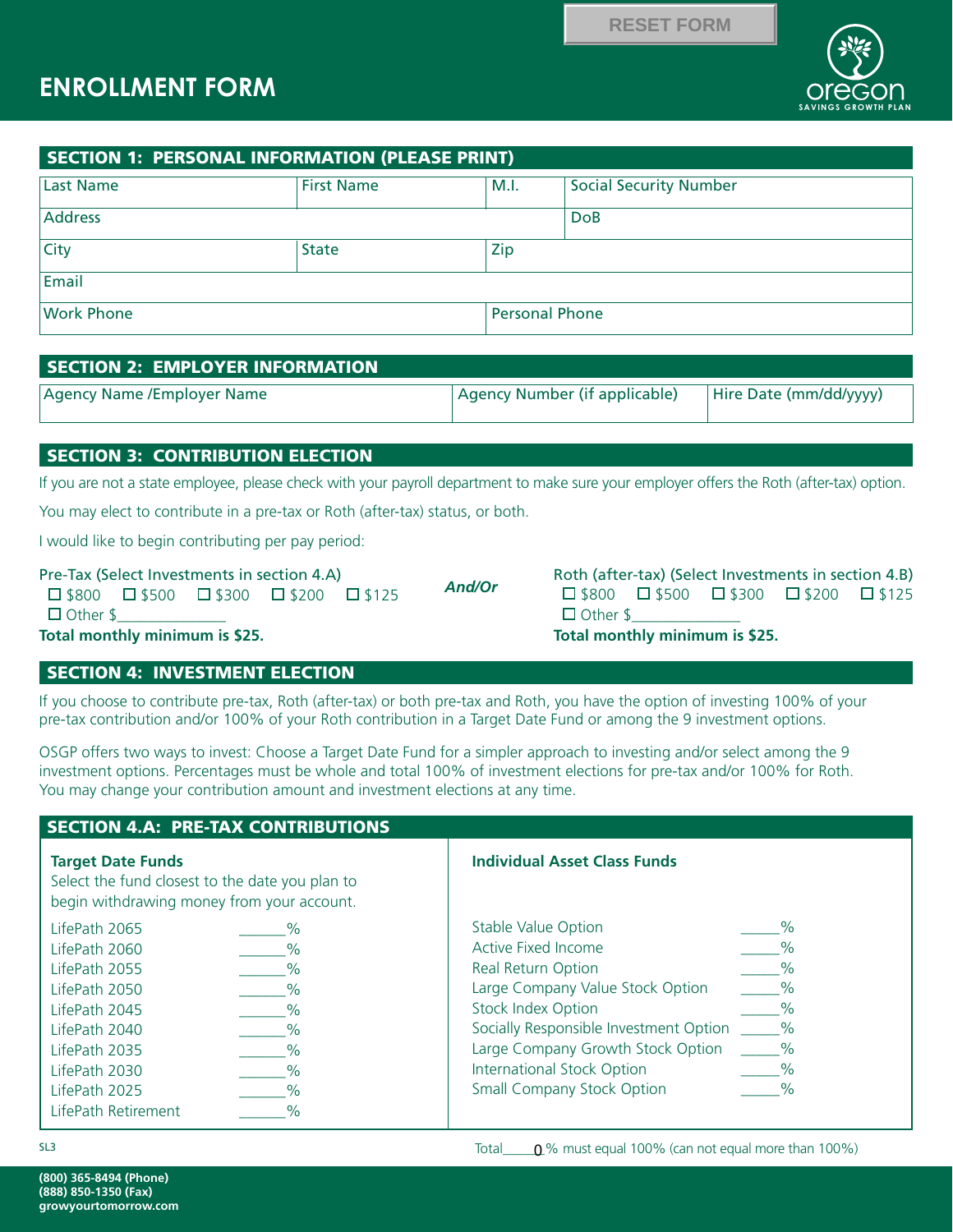| <b>SECTION 4.B: ROTH (AFTER-TAX) CONTRIBUTIONS</b>                                                                        |               |                                        |               |  |
|---------------------------------------------------------------------------------------------------------------------------|---------------|----------------------------------------|---------------|--|
| <b>Target Date Funds</b><br>Select the fund closest to the date you plan to<br>begin withdrawing money from your account. |               | <b>Individual Asset Class Funds</b>    |               |  |
| LifePath 2065                                                                                                             |               | <b>Stable Value Option</b>             | $\%$          |  |
| LifePath 2060                                                                                                             | $\%$          | Active Fixed Income                    | $\frac{0}{0}$ |  |
| LifePath 2055                                                                                                             | $\%$          | <b>Real Return Option</b>              |               |  |
| LifePath 2050                                                                                                             | $\frac{0}{0}$ | Large Company Value Stock Option       | $\frac{0}{0}$ |  |
| LifePath 2045                                                                                                             |               | <b>Stock Index Option</b>              | $\%$          |  |
| LifePath 2040                                                                                                             |               | Socially Responsible Investment Option | $\%$          |  |
| LifePath 2035                                                                                                             |               | Large Company Growth Stock Option      | $\%$          |  |
| LifePath 2030                                                                                                             |               | <b>International Stock Option</b>      | $\frac{0}{0}$ |  |
| LifePath 2025                                                                                                             | $\%$          | <b>Small Company Stock Option</b>      | $\%$          |  |
| LifePath Retirement                                                                                                       | $\%$          |                                        |               |  |

Total  $\sqrt{0}$ % must equal 100% (can not equal more than 100%)

For a description of each investment option, including the expected risk and return for each category, refer to the Investment Options Booklet at www.growyourtomorrow.com or included with the Enrollment Guide. Be sure to review the booklet before choosing your investments. You may also review the Performance Report online for historical performance. Statements about the relative risk and return of investment options do not represent predictions of how the investments will perform in the future, but rather provide only a general description of the current investment and how it has performed in the past. The disclosure statement and other information provided by the State is not intended to provide individualized investment counseling, but only general information. Employees who participate in the Oregon Savings Growth Plan will be entitled only to the assets that are lawfully credited to their account when those assets are distributed.

### SECTION 5: MAKE YOUR CHOICE OFFICIAL

I have read and understand the terms and conditions stated and reviewed the appropriate fund information. I accept the terms and agree to them.

X

Participant's Signature (Do not print) Date

Return the Enrollment and Beneficiary Forms to: **Voya Plan Administration Attn: Oregon Savings Growth Plan Administration PO Box 389 Hartford, CT, 06141**

**It is your responsibility to monitor your contributions to be sure you do not exceed the annual IRS limits. Please visit voya.com/irslimits for more information.**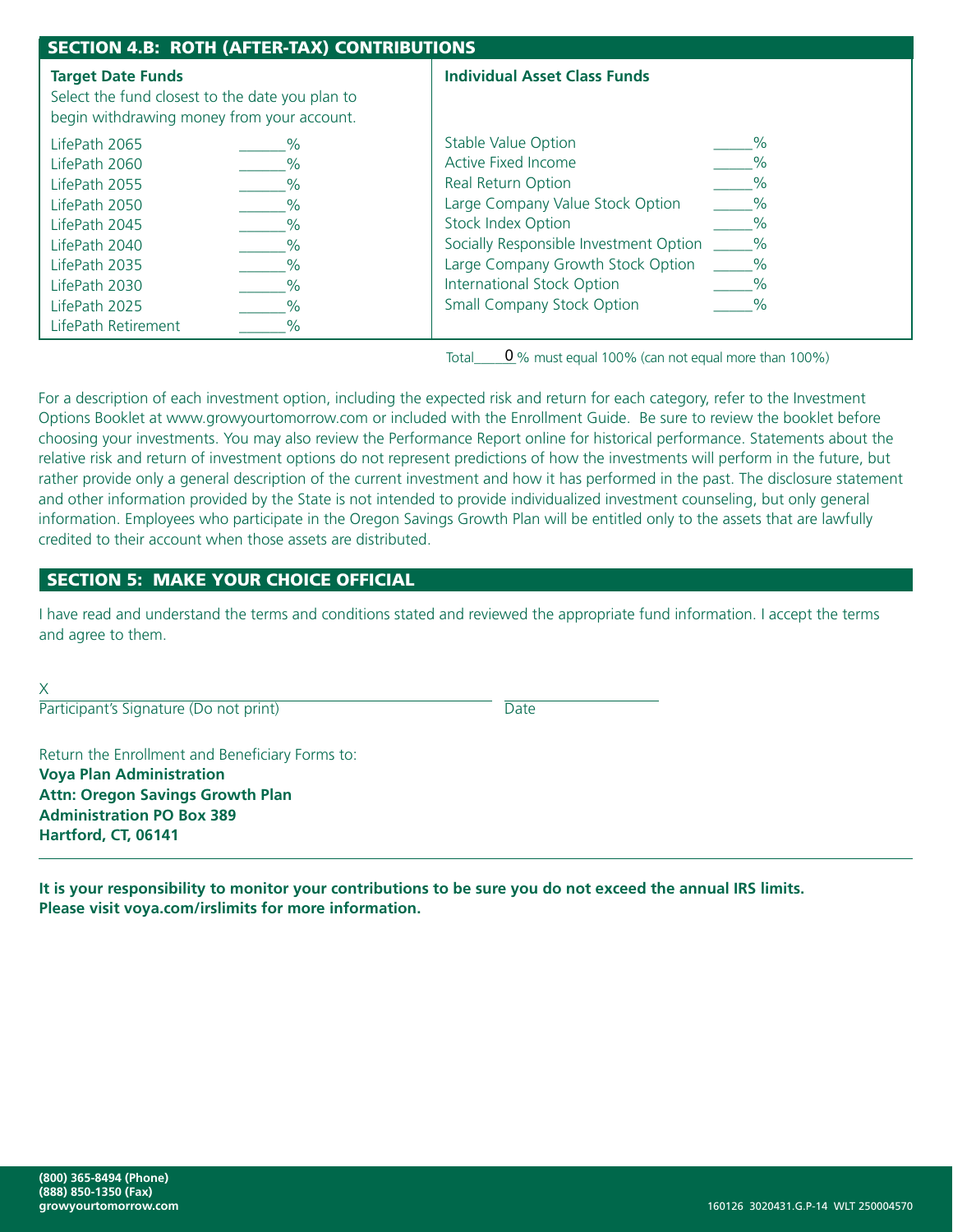

### **Complete one side only**

| <b>Participant Name</b> | <b>Social Security Number</b> |
|-------------------------|-------------------------------|
| <b>Address</b>          |                               |
| <b>City, State, Zip</b> | <b>Phone Number</b>           |

If you choose the Standard Beneficiary Designation, **DO NOT** complete the beneficiary information on the following page. To designate a specific beneficiary or beneficiaries, complete back of form only.

Do not use white-out, circle or cross anything out. ALTERATIONS WILL VOID THIS FORM. If a change is required, use a new form.

Standard Designation of Beneficiary

- $\Box$  I elect the Standard Designation of Beneficiary
- (a) To **my spouse**: and if he or she does not survive me, then to
- (b) my **child or children** in equal shares, and the share of any child who does not survive me to his or her children living at my death in equal shares; but, if none of my children survive me then to the children of my children living at my death in equal shares; and if neither my children nor any of their children survive me, then to
- (c) my **mother and father** in equal share or to the survivor; and if neither survives me, then to
- (d) my **brothers and sisters** in equal shares, and the share of any brother and sister who does not survive me to his or her children living at my death in equal shares; but if none of my brothers and sisters survive me, then to the children of my brothers and sisters living at my death in equal shares, then to
- (e) my **estate**.

The terms "child" and "children," as used in this beneficiary designation shall include both natural born, stepchildren and adopted children, whether born or adopted before or after the date on which I selected this beneficiary.

No payment shall be made to persons included in any of the above groups should there be living at the date of my death person in any groups preceding it as listed.

Except as designated above, no dependents of any beneficiary who does not survive me will take any interest or benefit in property subject to this designation.

If you elect this option, your designation will create a chain of beneficiaries that automatically allows for future marriages, divorces, births, deaths, or adoptions within your family as established by Oregon law. In the event of your death, the value of your account, except for any portion invested through the Self-Directed Brokerage Option, will be transferred from the previous investment options into the Stable Value Fund to preserve the value of the account pending distribution to the designated beneficiary(ies)."

I understand this designation is not effective until received and approved by the Oregon Savings Growth Plan.

I hereby revoke any and all previous designations of beneficiary(ies) to receive my Oregon Savings Growth Plan account assets.

X

Participant's Signature (Do not print) Date